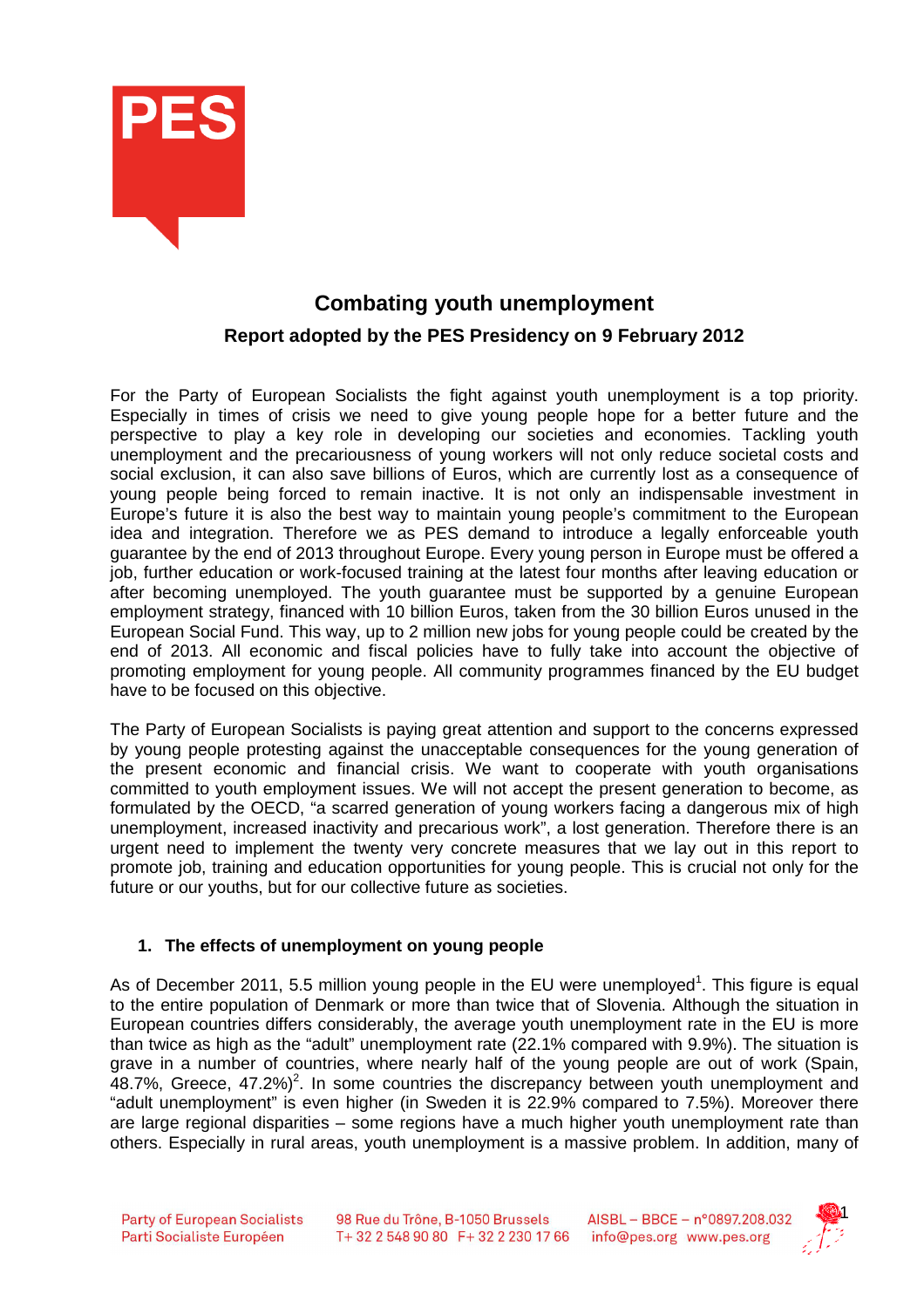those young people who are in employment are forced to work part time, have limited contracts, receive lower wages and enjoy a lower level of social security.

In the last few years, youth unemployment has been a widely discussed topic. For good reasons: To fight youth unemployment is not only a moral, social and economic challenge but also a prerequisite for a healthy society. The functioning of our European welfare systems depends to a large extent on the contributions of its citizens. They would fail if people had the feeling of being excluded from society and would no longer have the financial capacity to contribute.

The importance of the transition into the labour market can hardly be overestimated. It is defining not only the income prospects for the entire life, but also career prospects and the level of the future pension. Graduating into unemployment or experiencing out-of-employment periods early in the career means that the young workers' skills levels as well as their "attractiveness" for employers are reduced and that finding a job becomes more and more unlikely. When unemployment rates are high, many young people are forced to enter the labour market at lower skills and pay levels than their education or experience would warrant. It is the so-called scarring effect. The simple experience of unemployment increases future unemployment risks and will most likely reduce future earnings through the effect associated to human capital, such as foregone working experiences and a determination of skills. This influences not only the development of pay and career opportunities throughout the working life, eventually leading up to lower pensions, but it also weakens purchasing power of Europe's citizens, reduces demand and negatively affects economic growth. The Eurofund estimates that for those 21 Member States for which data is available the consequences of millions of young people being neither employed nor receiving education or training causes costs of at least 2 billion Euro per week (figures for 2008, more recent data is not yet available), the equivalent of 1.1% of GDP in total.  $3$  During the financial, economic and employment crisis, which has hit young people disproportionally high, the economic and budgetary consequences of youth unemployment are even more severe. Tackling youth unemployment is a precondition for relaunching growth, for balancing budgets and for avoiding a social catastrophe. According to the Eurofund study, the reintegration of 10% of these young people into the labour market would achieve a yearly saving of more than 10 billion Euros.

In the case of young women, the effects of youth unemployment are even more worrying. As women are more often overqualified and underpaid for their jobs, unemployment at the start of the career further disadvantages them in the labour markets, feeding the cycle of pay inequality. This affects especially young women in countries where the employer carries the cost of maternity leaves, since employers are more reluctant to hire young women.

Moreover, young people who have never worked are often not entitled to any unemployment or other social benefits, increasing the risk of being socially excluded and reinforcing economic dependency from their families. Without income, it is not possible to have an independent start in life, move away from home or start a family. Many countries in Europe have seen an increase in the time young people stay with their parents and an increasing number return to their parents' home after the end of university education. Measures taken in some Member States that link parents' entitlement to benefits to the earnings of children living at home, are counterproductive. They hit the most vulnerable youth hardest and only delay independence further.

## **2. The causes of youth unemployment**

There are multiple causes of youth unemployment and they vary both between and within the EU Member States. A young person living in a rural area has less in common with their fellow citizens from a large city than with another young person living in a rural area in another European country. The main causes for youth unemployment are the following:

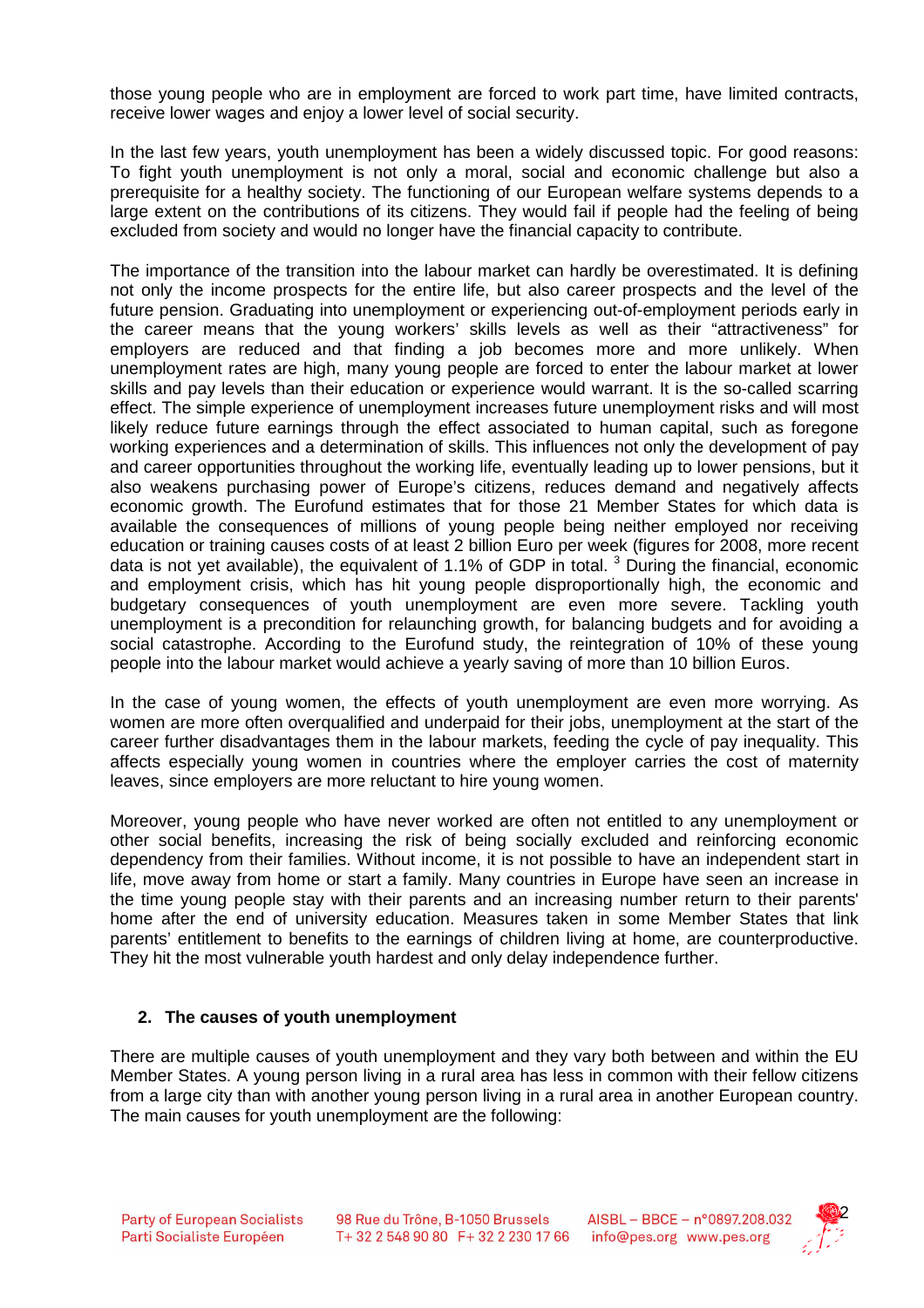## **Lack of new jobs**

The first reason for the high level of youth unemployment is the lack of new jobs, especially those, which are suitable for young people. While the economic crisis has aggravated the situation, it is not the only cause for the high level of youth unemployment. Too few investments in labourintensive sectors, de-industrialisation in several Member States, outsourcing of production to other continents, reallocation of funds from the real economy to the financial markets, weakening of social security systems and active labour market policies, lack of corporate social responsibility, and the increased power of shareholders over stakeholders has resulted in a worrying shortage of jobs in Europe in the past decade. The austerity-only policies imposed by conservative governments and the general economic uncertainty have further worsened the situation and postponed many investments that would have contributed to job creation.

## **Conservative austerity-only policies**

Austerity-only measures, which have been introduced by most conservative governments in Europe as a response to the economic crisis, have a bigger impact on young people than on other age groups, since they most often include cuts on education, social services, and public service jobs. Cuts in social services translate into reduced active labour market support and less individual support to young people without work experience. They also reduce the chances of young people to avoid unemployment by re-entering the education system.

#### **Insufficient education and training**

In the coming years, the number of low skill jobs will be reduced considerably, while more and more employees will need to be highly skilled.<sup>4</sup> A mismatch between skills requested and skills provided, causing even higher unemployment rates and weakening Europe's economy, can only be avoided with a major reform and strengthening of Europe's education and training systems, providing more young people with much higher skills. Especially worrying are the high rates of early school leavers in the EU, which remain on average at 14%. The number of students in tertiary education levels stays behind that of the US and Japan and too low to transform Europe into a knowledge-based economy. Despite very positive experiences with the dual education system, which is a combination of formal education and work experiences required at the work place, too few Member States introduced such systems and too little support is given to high quality apprenticeships. In addition, only a small percentage of those young people who have found a job are provided with life-long learning opportunities.

#### **A lack of guidance**

In addition, in most Member States, very little career guidance and support is given to young people in the process of finding the right training place or a decent job. Introducing such services already in the education institutions would be necessary, in order to avoid gaps in the early phases of the career.

#### **Many groups of young people are discriminated**

Several groups of young people are hit particularly hard by youth unemployment.

Even though the education level of young women is often higher than those of young men, their unemployment rate is higher, their wages lower and they are more likely to end up in precarious jobs. Women represent 60% of university graduates while only 30% of women are in top positions. Moreover, only 68,7% of women between 25 and 34 years old are employed compared to 81,4% of men of the same age.<sup>5</sup> In addition, women represent up to 70% of those working in sectors with very low average wages, such as health care, social work, retailing and education. The experience in many Member States has proven that improving the participation of young women on the labour market has particularly positive effects on growth as well as on ensuring the economic independence of women at early and late stages of their life.

Young people with a migration background and those from a religious or ethnic minority face similar discriminations. Migrant youth does not have equal learning opportunities as they often

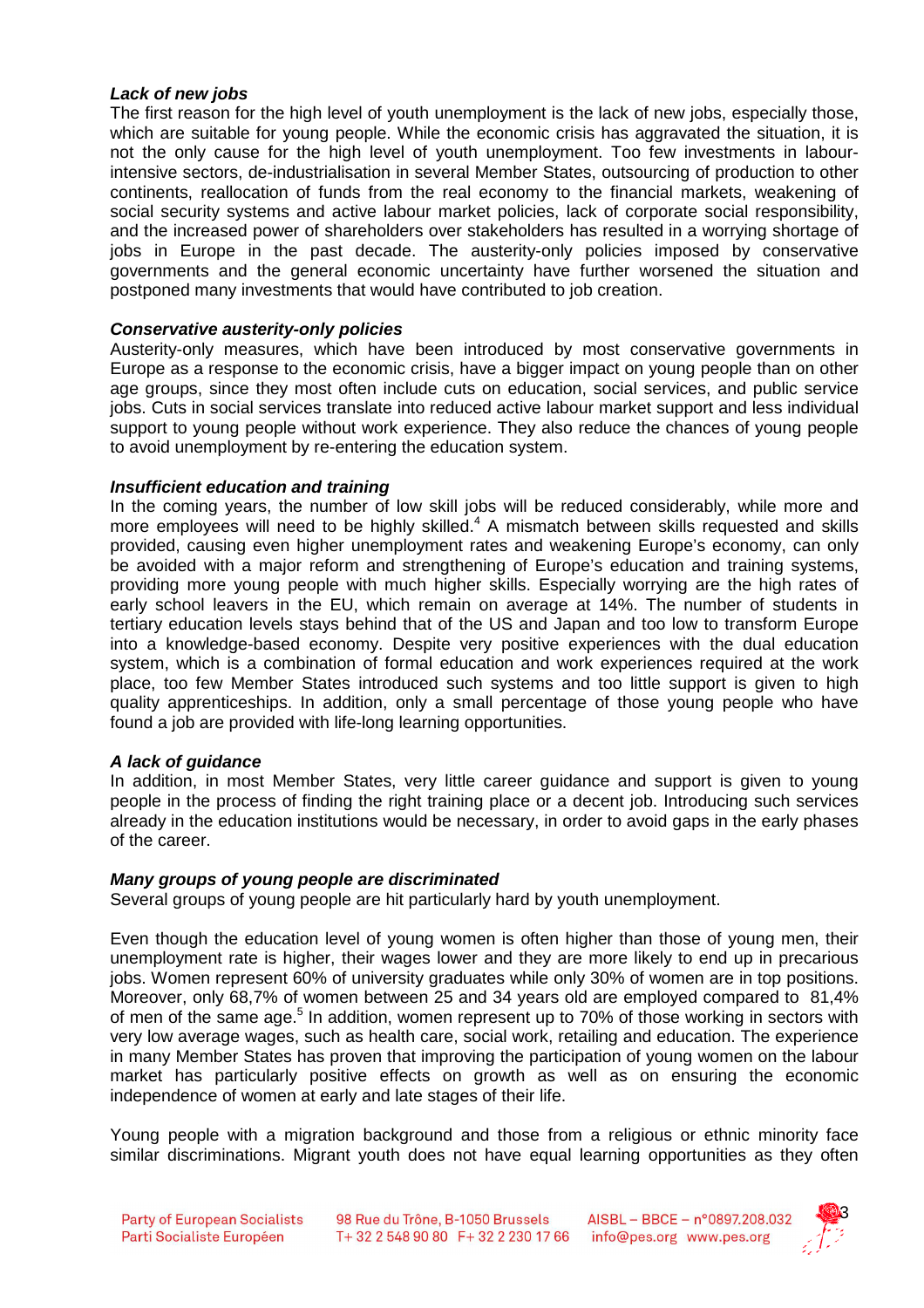have problems to meet the high demands of host language proficiency and they tend to have problems coping with the new and unknown school system. In addition, they often receive sufficient support neither from their parents nor from public institutions. As a consequence, many young migrants have below-average education outcomes and problems to find high quality jobs. Eurofound estimated that in 2008, young people with a migratory background were 70% more at risk of finding neither a job, nor an education or training place, compared to the rest of the young people.<sup>6</sup>

Also young people with disabilities are disproportionally affected by youth unemployment: they are 40% more likely to end up without employment, education or training opportunities than other young people.<sup>7</sup> In addition to a lack of specific support to reach equal employment outcomes, disabled young people suffer from barriers to enter the labour market. Many employers are reluctant to hire them and there are too few jobs available which take account of their special needs. Tailor-made support measures taking into account their particular needs to enter the labour market and assistance at the workplace are therefore necessary.

# **The instrument of internships is abused**

Internships, which can be valuable for gaining working experiences, are often badly paid or not paid at all. In many cases, they are used as job replacements and interns are asked to do the same work as the permanent staff, with insufficient guidance and support. This increases the segregation of the labour markets, leading to a two-class labour market with poorly paid or unpaid interns in the one end and full-time employees in the other end of the scale, doing (nearly) the same jobs. This benefits neither group, but adds to the disadvantage position of young people in the labour market.

# **Weak active labour market policies**

Unemployment commonly exists despite a large number of available jobs. This mismatch is due to inefficient and insufficient job-placement services, which are often not youth-friendly. Particularly, apprenticeships, placements in companies and traineeships are crucial, as they offer young people to acquire both the relevant skills and work experience.

## **Obstacles to mobility**

There is a geographical mismatch between available jobs and young unemployed people. This is especially the case between rural areas – in which there are usually less jobs available – and bigger cities in which there is sometimes a lack of qualified staff, but also between different regions and different EU Member States. Little support and too few incentives are given to young people to move from regions with high unemployment to regions where jobs are available. Insufficient language skills and complicated administrative procedures often prevent young people from moving to another country. But at the same time, not everyone is able or willing to move far away in order to find a job. Mobility should be a choice and be supported but it should not be an obligation. While there is a strong request for young people to be mobile, this is not a suitable solution to everyone.

# **3. Policy proposals to fight youth unemployment**

**1. A Europe-wide youth guarantee should be introduced, ensuring that every young person in Europe must be offered a job, further education or work-focused training at the latest four months after leaving education or after becoming unemployed.** 

Based on the good experience of those Member States which have successfully implemented youth guarantees or are in the process of doing so (Finland and Austria), this instrument should be made compulsory on the European level. By 2013, all Member States should introduce a law which stipulates that young people up to the age of 25 (for young people who recently graduated up to the age of 30) must be offered a job, further education or work-focused training at the latest four

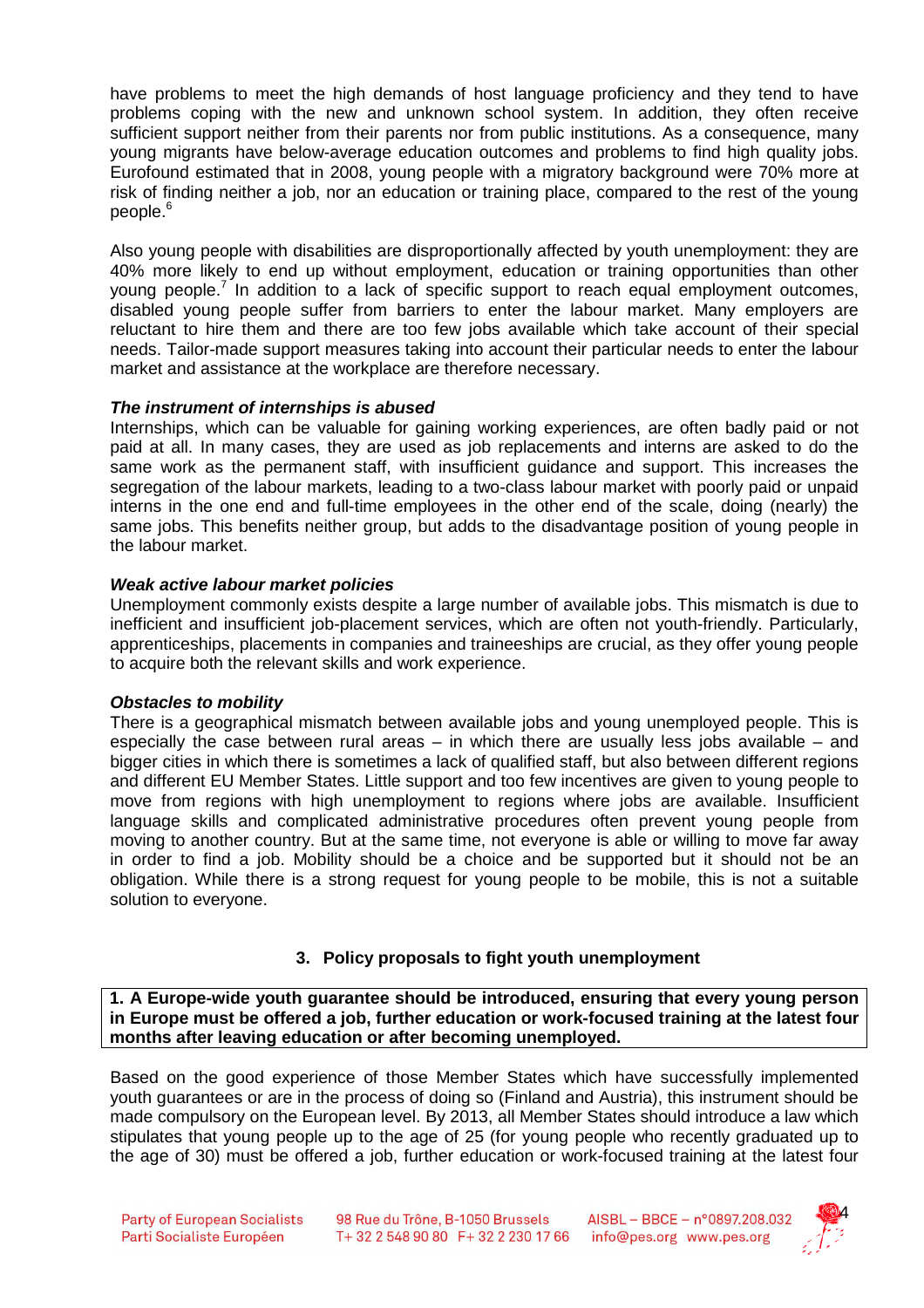months after leaving education or after becoming unemployed. Investing in job creation, improving education systems and reforming labour markets (see the following policy proposals) are necessary to ensure that the European youth guarantee will be a success and that young women and men are equally prepared and have access to the labour market. For those young people that have not found a job or a training position after four months, the Member States must provide public apprenticeship places based on the dual education system (see box "Best practice Germany: The dual education system"). The investments needed to implement a youth guarantee are much lower than the costs of youth unemployment and a poorly skilled workforce.

The youth guarantee needs to be backed by active labour market policies helping equally young women and men to bridge the gap between the education or training system and the labour market. To this effect, tailor-made job placement services for young people need to be provided, staffed with a sufficient number of employees who have enough time for every young person to find them a suitable training or job placement. Towards the end of their education, young people should receive personalised career counselling and guidance, that helps them to find the right tertiary education offer, a training place in the dual education system or a job. The availability of vocational training in the framework of the dual education system needs to be improved. With the instrument of the European Youth Employment Strategy (see policy proposal 2), the creation of new jobs for all young people can be supported, therefore bridging shortages on the labour market for youth.

The youth guarantee should be enshrined in a European Employment and Social Progress Pact, which should complement the Stability and Growth Pact.<sup>8</sup> In addition, the European Youth Guarantee must be enshrined in the annual growth survey 2012 as one of the central instruments to overcome the crisis. Its implementation must be scrutinised within the framework of the European semester. Member States not introducing a youth guarantee by the end of 2013 should be sanctioned in accordance with the EU treaties. EU structural funds and the European Social Fund should be used to co-finance measures in the framework of the youth guarantee.

#### **Best practice Austria: Training Guarantee**

The Austrian Training Guarantee was introduced in June 2008. It guarantees that no young person is out of employment, education, or training for a longer period than six months. If upon completion of the compulsory education, young people do not continue with tertiary education, do not find a place in a formal apprenticeship programme, or directly continue with a job, they will be given the "guaranteed" opportunity to enter a full-fledged apprenticeship programme in a public supracompany apprenticeship training entity. It revolves around training courses (preceded by vocational guidance modules and accompanied by special coaching), which teach the skills and knowledge needed in the apprenticed trade in question. The Training Guarantee is embedded in the Austrian dual education system.

#### **2. A European Youth Employment Strategy needs to be adopted, equipped with at least 10 billion Euros of funds on the European level annually. The money should be used to support the creation of new jobs for young women and men.**

The first priority in overcoming the devastating youth unemployment in Europe must be the creation of new jobs for young people. Instead of continuing to implement conservative austerityonly measures, major investment programmes are needed, focusing amongst others on the creation of new jobs for young people. On the European level, a European Youth Employment Strategy needs to be adopted, equipped with at least 10 billion Euros annually. In the short term, unused EU funds should be redirected to finance the Youth Employment Strategy. From 2014 on, the financing for the Youth Employment Strategy must be included in the regular EU budget. Once a European Financial Transaction Tax is implemented, a part of the revenues should be invested in the European Youth Employment Strategy. Complementary youth employment programmes on the national level need to be equipped with sufficient funds, including specific programmes for job

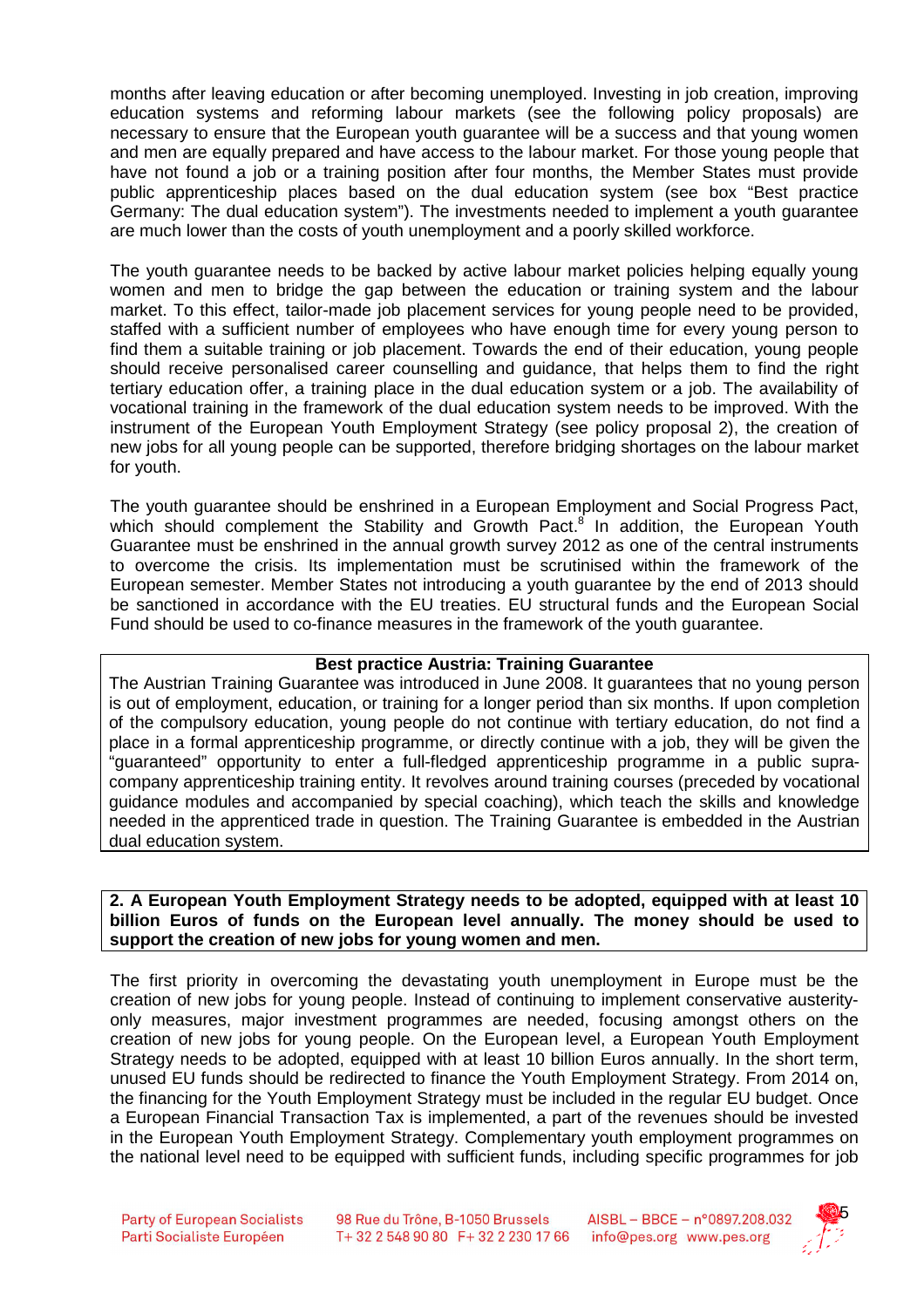creation in rural areas, in regions with particularly high youth unemployment and for young people with fewer opportunities, including women and people of different ethnic background to combat double discrimination.

The funds from the Youth Employment Strategy should be used to financially support those companies, civil society organisations, public authorities, and other employers creating new, decent jobs for young people. A specific emphasis must be put on ensuring sufficient jobs for young women and for supporting them to enter the labour market. Also, specific projects, for example in the green growth sector, in which at least 30% young people are employed, should receive funding. Especially those regions with the highest youth unemployment rates and those, which are in a severe economic crisis, should benefit from the funds.

**3. A major public and private investment programme for the EU of 210 billion Euros annually over the next ten years must be launched. It should be used to kick-start growth in Europe, create new jobs and decarbonise Europe's economy, especially in those countries suffering most from the economic crisis.** 

The Youth Employment Strategy needs to be complemented by a comprehensive policy to step up public and private investments in job creation. A public and private investment programme of 210 billion Euros annually over the next ten years would create 12 million new jobs, would push unemployment down to 7.7% and would also reduce youth unemployment considerably. To reach these objectives, it is essential to better target private and public investments to those projects creating new and better jobs, for example in the green economy, the IT sector, nano-technologies, and in the health and care sector. Additional revenues need to be collected, for example by introducing a European Financial Transaction Tax, Eurobonds, green taxes, stepping up the European Investment Bank financing and by reducing environmentally unfriendly subsidies. By supporting green growth more strongly, 10 million new jobs can be created, amongst others in the construction sector (retrofitting of houses), in the energy sector, in the service sector, in the transport sector and in the recycling sector. It is important to ensure that these jobs are not only male jobs, but also available for women, who are often underrepresented in scientific, technologic and IT domains.<sup>10</sup> A large proportion of the funds should be used to support youth entrepreneurship and Small and Medium Sized Enterprises. The European Structural Funds should increasingly support those projects having a large positive effect on the creation of high quality jobs for young people. Especially for the countries in a difficult economic situation, the proportion of national funds to co-finance EU funds should be reduced. In programme countries, EU funds for fighting youth unemployment should be available without national co-financing. Those initiatives having the biggest positive impact on the labour markets need to be frontloaded and better financed. Special programmes and funds should be put forward to increase young women's training and participation in Research and Development as well as in the IT sector and green economy.

The lacking support to Europe's industry and the resulting weakness of our manufacturing sector contributed considerably to job losses. Considering that many service sector jobs are directly dependent on manufacturing jobs, Europe needs to strengthen its industrial base. Regulatory instruments and direct support to improve the framework conditions for enterprises in this sector are needed to overcome unemployment and youth unemployment. These should be designed in a way that they support especially those manufacturers, who address the triple challenge of decarbonising our economy, of making our economy more innovative and producing higher quality products and of improving the working conditions of employees. Further investments in education, better infrastructure, to reduce energy and raw material use, and to support innovation in Europe are of particular importance. The European budget needs to provide for the necessary resources to attract private investments, e.g. in the form of public-private partnerships.

98 Rue du Trône, B-1050 Brussels T+32 2 548 90 80 F+32 2 230 17 66

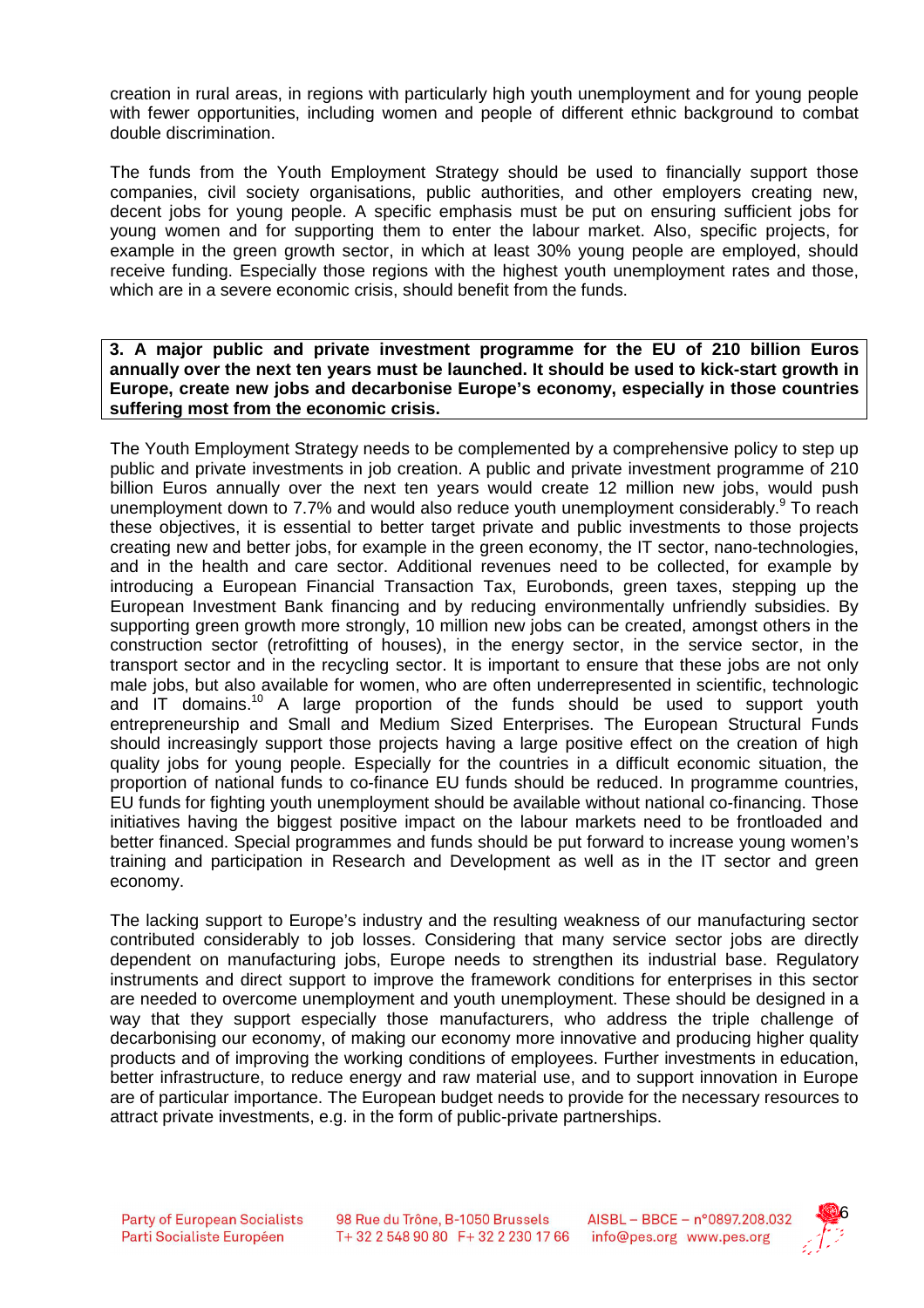Mobilising 210 billion Euros annually requires an increase of a mere 1.1% in public expenditure. This can be financed by introducing a tax on financial transactions and carbon taxes, by fighting tax evasion, making our tax systems more progressive, and by phasing out unsustainable energy subsidies.

#### **4. To allow for equal access of young people to high-quality employment, national and European legislation needs to be adapted.**

In order to reduce the gap between those who have a decent job with a living wage and those who do not, some aspects of the labour markets should be reformed. There should be no job without social rights and there should be no sectors in the labour market which are out of reach for young people. It is essential that the need to allow more young people in the labour market must not be used as an excuse to reduce workers protection or to lay off more experienced workers. We must encourage mechanisms that break the glass-ceiling and thus increase young women's participation at all levels of the labour market and decision-making bodies. A European approach for quota of women in company boards, based on the Norwegian model, should be introduced. In addition, young people should receive further guidance, counselling, and financial support for funding their own companies and therefore creating new jobs.

Comprehensive short-time work schemes need to be introduced or strengthened, allowing companies to keep their staff in times of economic difficulty. Furthermore, restructuring policies need to be reformed to ensure that the workers suffering from layoffs, especially young people, are supported in the period of change by the companies concerned as well as by means of active labour market policies in finding a new job as soon as possible.

Member States should test new forms of incentives for companies to increase employment of young people, and fully integrate them in their structures, e.g. through tax breaks or direct subsidies. In addition, a reward or prize for the most youth-friendly company could be established. Sanctions should be introduced for companies which employ young people in precarious working conditions, which abuse the instrument of internships, which do not employ young people and for those laying many young people off for the only reason of increasing the shareholder's profit. Such sanctions could take the form of penalties or the exclusion from European and national subsidies. The aim of reducing the number of precarious job contracts, especially for young people should be included in collective agreements.

When implementing policies to increase youth employment, decision makers must be extremely careful not to play out young employees against more experienced ones. Bringing more young people in employment must not result in higher unemployment rates for older workers. Where this is in the interest of the employees, job sharing between young employees and older workers should be facilitated, allowing for a good transfer of work experiences. Taking into consideration possible negative effects of increasing the retirement age on youth employment, reforms of pension systems must carefully pay attention to the needs of future generations.

## **5. European and national legislation needs to be revised to ensure decent work and quality jobs for all young people.**

The European Union should strengthen relevant legislation to ensure a higher quality of work for young people and to allow them to benefit from a more stable labour market environment. A decent quality of employment is not only crucial for ensuring the autonomy of young people, but is a precondition for fair and sustainable growth. European minimum standards should be introduced, ensuring that young people are not exploited through unpaid internships, by receiving lower wages, working longer hours, having temporary contracts, and generally facing a lower level of protection at work. The European Commission should screen all existing EU legislation on its youth-

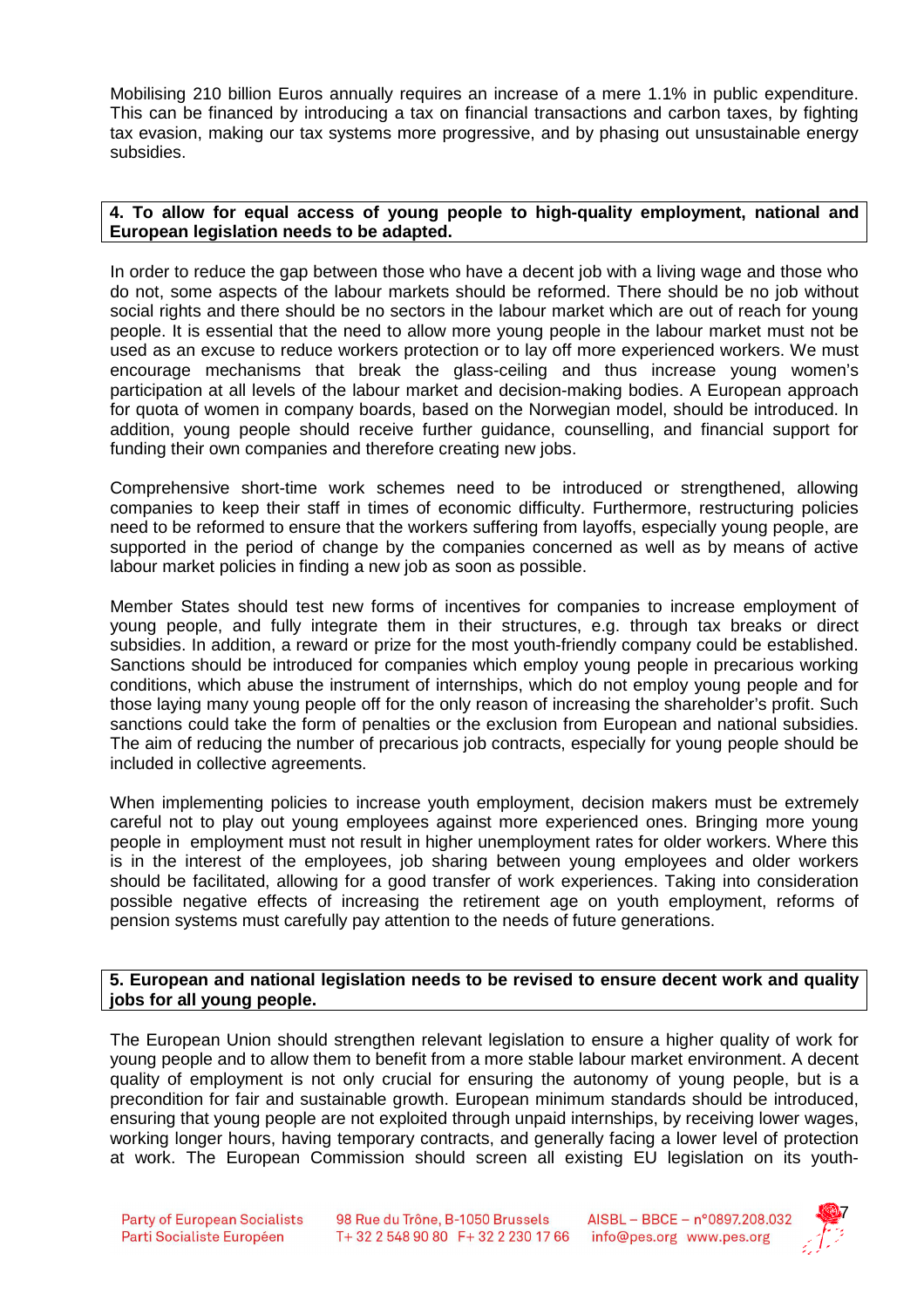friendliness and propose a revision where necessary. EU action to reduce and harmonize the contractual arrangement schemes today existing in Europe is needed, together with a strengthening of the apprenticeship contracts. A reform of the labour market must lead to higher tax burdens for companies that force young people to accept precarious contractual arrangements, while at the same time giving tax incentives to companies to give decent work contracts. A European pact for minimum wages should be introduced, stipulating that EU Member States ensure that all workers and employees receive a wage above the poverty threshold, either through collective bargaining or by law, while ensuring compatibility with, and respect for, national traditions and praxis and the autonomy of social partners. The European Working Time Directive should be revised, in order to limit working time to a 48-hour average working week in the entire EU. On the European, national and regional level, dialogues between parents, education institutions, representatives of the public administration, and the social partners should be organised, in order to develop common strategies to support young people. In addition, the European Commission should assess the development of the polarisation of wages in Europe and develop a concrete action plan to reduce it.

#### **6. By 2020, all Member States should introduce the dual education systems for all occupations not requiring higher education.**

The dual education system has proved extremely successful in providing workers with the skills needed, by combining work training in a company with work related education in a vocational school (see box). Those countries having introduced the dual education system (Belgium (Wallonia), Denmark, Germany, Finland, France, Ireland, Luxembourg, The Netherlands, Austria, Portugal, Slovenia) have on average lower youth unemployment levels. Based on the experience of these countries, the dual system should become the norm in Europe. By 2020, all Member States should introduce the dual education systems for all occupations not requiring higher education. This should include binding targets for companies of a certain size (at least 10 employees) to offer apprenticeship places and incentives to employ the young people they educate. The Open Method of Coordination should be used to exchange experiences on the characteristic of the dual education system.

## **Best Practice Germany: The dual education system**

The dual education system in Germany has become a textbook model in Europe as it combines apprenticeships in a company and vocational education at a vocational school. Vocational schools and companies are given a joint educational responsibility. Trainees enrolled in the dual education system spend one or two days in a vocational school and three or four days in their company. Vocational schools run different classes, depending on the occupation the trainees are specializing in. The apprenticeship ends after two or three years with a school leaving examination and it is accredited by a diploma and a certificate of apprenticeship. Both are a guarantee for employers that the employee has acquired the necessary skills and knowledge related to the respective field of work.

## **7. National expenditure on education should reach at least 6% of the respective national GDP and 6% of the EU budget needs to be spent on education.**

Only a quantum leap in education and skills will allow Europe to remain competitive on the global markets and to safeguard a high level of welfare for all Europeans. Therefore, at least 6% of the EU budget should be allocated to supporting education, for instance by allocating larger proportions of the structural funds, including the European Social Fund, to education measures and by strengthening the Erasmus, Comenius, Leonardo da Vinci and the Grundtvig Programmes and its successor the "Erasmus for all Programme". In addition, Member States should agree on the European level to increase their investments in education to at least  $6\%$  of their GDPs<sup>11</sup>. This rule should be enshrined in the European Employment and Social Progress Pact. Its

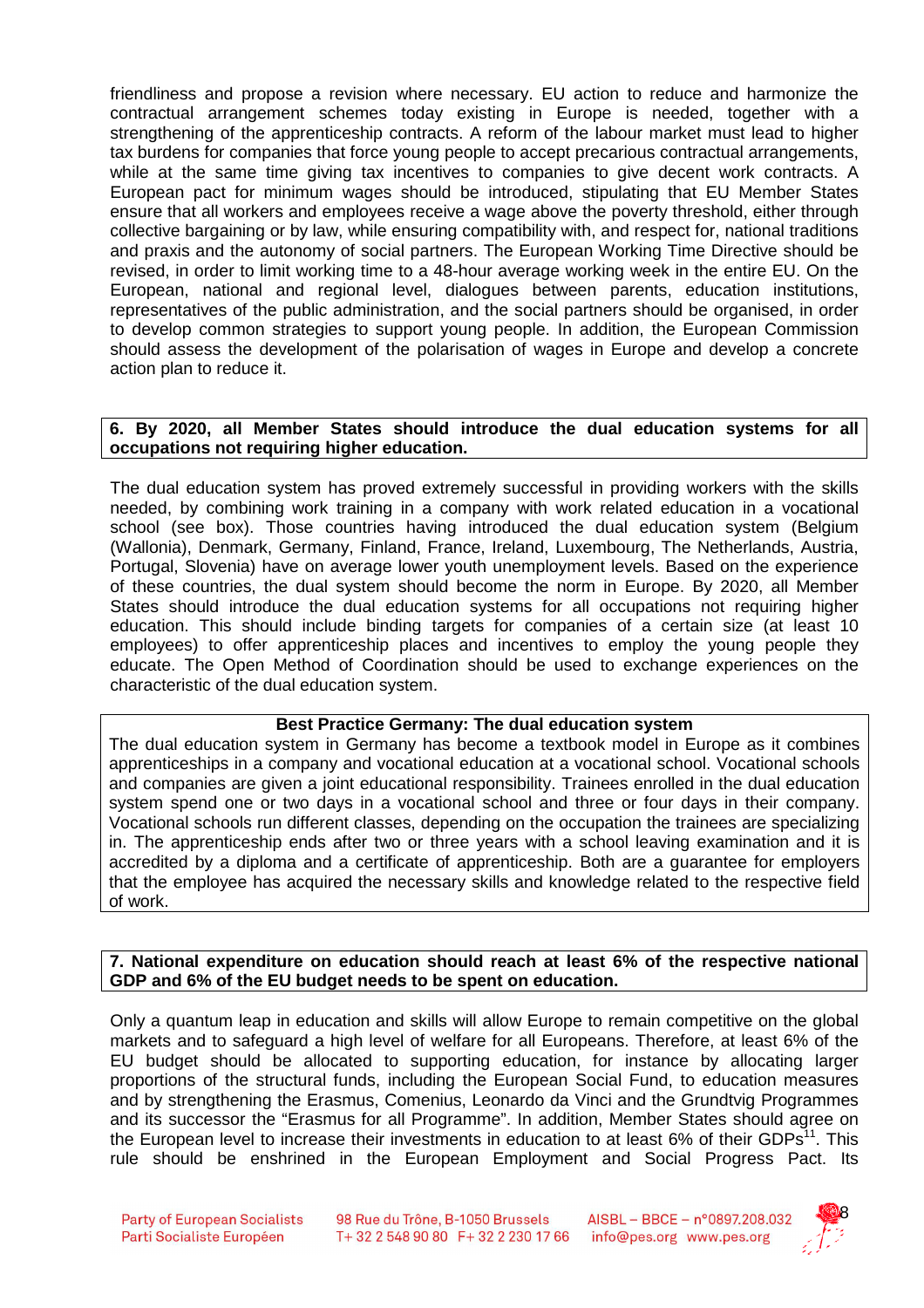implementation needs to be closely monitored in the framework of the European Semester. Member States, which do not fulfil the objective, should be warned and sanctioned in case of consistent breach of the target.

Reducing the number of early school leavers is a major challenge. The Europe 2020 Strategy of reducing it from 14% to 10% is a step in the right direction, but not sufficient. Increased funding for education must be used to quickly reduce the number of those leaving school without any degree. Member States should gradually move the obligatory education age to 18, ensuring that every young person receives education by this age.

#### **8. Common objectives and strategies for education should be defined on the European level and its implementation monitored through a strengthened Open Method of Coordination.**

Common objectives and strategies on education policies should be set on the European level as well as new indicators to measure the quality of education introduced. These objectives would include reducing the number of early school-leavers, improving the quality of the education systems and ensuring equality of pupils from all backgrounds. The implementation and delivery should be monitored in the framework of a strengthened Open Method of Coordination. In the framework of the Europe 2020 Strategy, binding targets on the percentage of young people in higher education, training and life-long learning could be set on European level for each Member State. The non-compliance with these targets should be sanctioned.

#### **9. A quantum leap on pre-primary, primary and secondary education quality needs to be ensured in all Member States, allowing everyone access to high quality education.**

The quality of pre-primary, primary and secondary education is essential for young people's personal and professional development. Improving our pre-primary and primary education systems will not only increase the active participation of young people in all spheres of society, but it will allow them to find a decent job and reduce social exclusion. To reach this objective, much larger investments in more and better-educated teachers and in new and more modern buildings and facilities are needed. Amongst others, all schools should be equipped with a sufficient number of computers and have access to broadband internet. In most Member States, structural reforms are needed to allow all young people equal access to education, for example allowing young people to learn together for a longer period. In order to reduce the number of school drop outs, more support must be given to children and youth from disadvantaged backgrounds: more social workers need to be employed and additional language courses must be offered. In response to an ever-rising volume of global knowledge, school curricula need to be updated more regularly throughout Europe. In light of the necessity for pupils to require more and better skills during formal education, an open debate should be held on costs and benefits of increasing the length of compulsory education to eighteen years.

#### **10. Ambitious targets for increasing the number of tertiary education graduates need to be agreed and achievements monitored.**

In the future, the number of jobs requiring highly skilled workers will increase, while the number of jobs for lower qualified workers will decrease. Several professions only requiring apprenticeships today, will require tertiary education degrees in the future. Preparing young people for the labour markets of tomorrow therefore requires an increase in the number of higher education graduates. The Europe 2020 target that 40% of the population between  $30 - 34$  years should have completed tertiary education by the end of the decade should be seen as a minimum level. Those Member States who have already achieved this level should commit themselves on increasing the percentage of those finishing tertiary education by at least 10% by 2020. For each Member State,

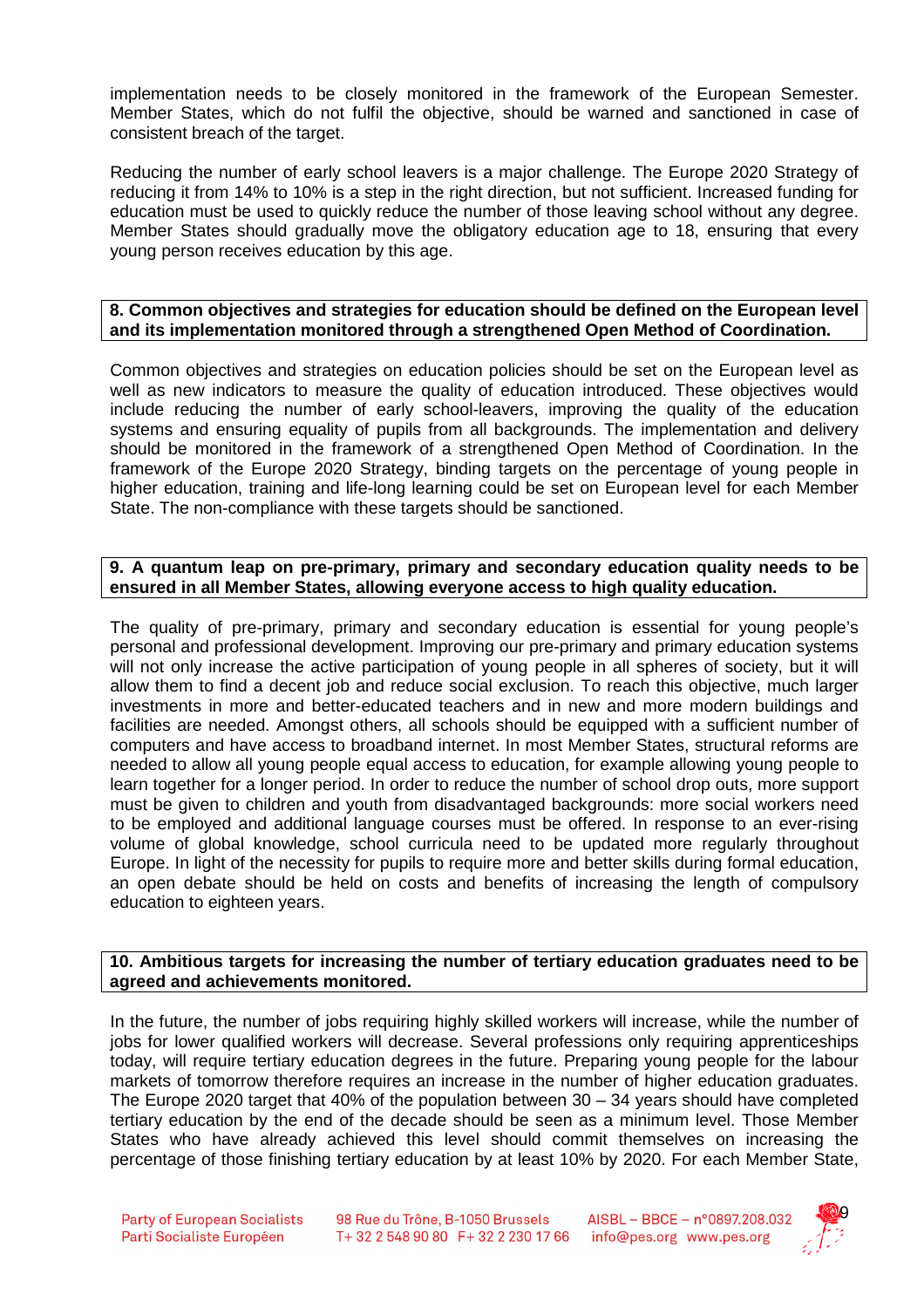the concrete targets should be based on independent and reliable scenarios on future needs for the number of apprenticeship places under the dual education system (see policy proposal 13) and for the number of students in the tertiary education system.

The necessary investments for more university places need to be prioritised in national budgets. Increasing the number of graduates must not result in a lower quality of tertiary education. On the contrary, every Member State should ensure that the quality of their universities improves. The quality of teaching should be closely monitored, the university infrastructure modernised and guidance and support for students improved. In addition, tertiary education needs to better respond to the needs of the people after they graduate. However, rather than reducing education to the needs of the markets, young people should be informed throughout their education career about future job opportunities and they need to receive guidance and support in receiving the right education for the jobs they want to take up in the future.

. All Member States, especially those favouring a privatisation of the tertiary education system, need to guarantee the access of all young people to high quality tertiary education. Especially young people from disadvantaged backgrounds need to receive the necessary financial support to attend a university. The implementation of these targets could be monitored in the framework of the Europe 2020 Strategy or a reformed Bologna Process.

## **11. Access to lifelong learning must be improved and guaranteed.**

Young people who have left the education system face the same needs as pupils to regularly upgrade their skills. While a broad consensus about the need of strengthening lifelong learning exists, little has improved in the last years. Within the Open Method of Coordination, pressure should be increased on those Member States, which are lagging behind. The aim should be that throughout the EU, national legislation is introduced guaranteeing every employee the right to spend at least ten days a year of his or her working time in training and education measures. Especially the percentage of women participating in lifelong learning must be increased. The possibility for companies to deduct the costs of lifelong learning from taxes must be increased. Private, public and civil society actors offering training and education measures must receive the necessary public support. Public administration must become a role model and increase efforts to strengthen the skills of employees, for example by improving language, social and IT skills. Furthermore, education systems must be reformed in order to allow a quick and easy re-entrance into the education system at every age. Special attention should be paid to giving women continuous access to training, in order to break the glass ceiling as well as remain competitive with their male colleagues even when coming back from maternity/parental leave. In addition, the EU should increase the financial support to lifelong learning.

## **12. Non formal education needs to be recognised throughout Europe.**

Non-formal education, for instance the engagement of young people in non-governmental organisations, is crucial in the development of young people. It helps them to acquire valuable soft skills that are usually not provided in the formal education system. Rather than learning 'hard knowledge' from textbooks, young people 'learn by doing' through peer-education methods and voluntary work. Due to the participatory nature of the activities, young people take responsibility for their own learning and engage actively in the process. Although a large proportion of young people participate in non-formal education, too little is done to ensure its quality, to support young people participating in it and to recognise the learning outcomes. Therefore a European Quality Assurance Framework with concrete targets should be introduced. It should take the form of an agreement between all stakeholders in non-formal education on how quality assurance in that field is to be structured, contain an agreed set of standards, procedures and guidelines on quality assurance and specify the role and obligations of all stakeholders.

98 Rue du Trône, B-1050 Brussels T+32 2 548 90 80 F+32 2 230 17 66

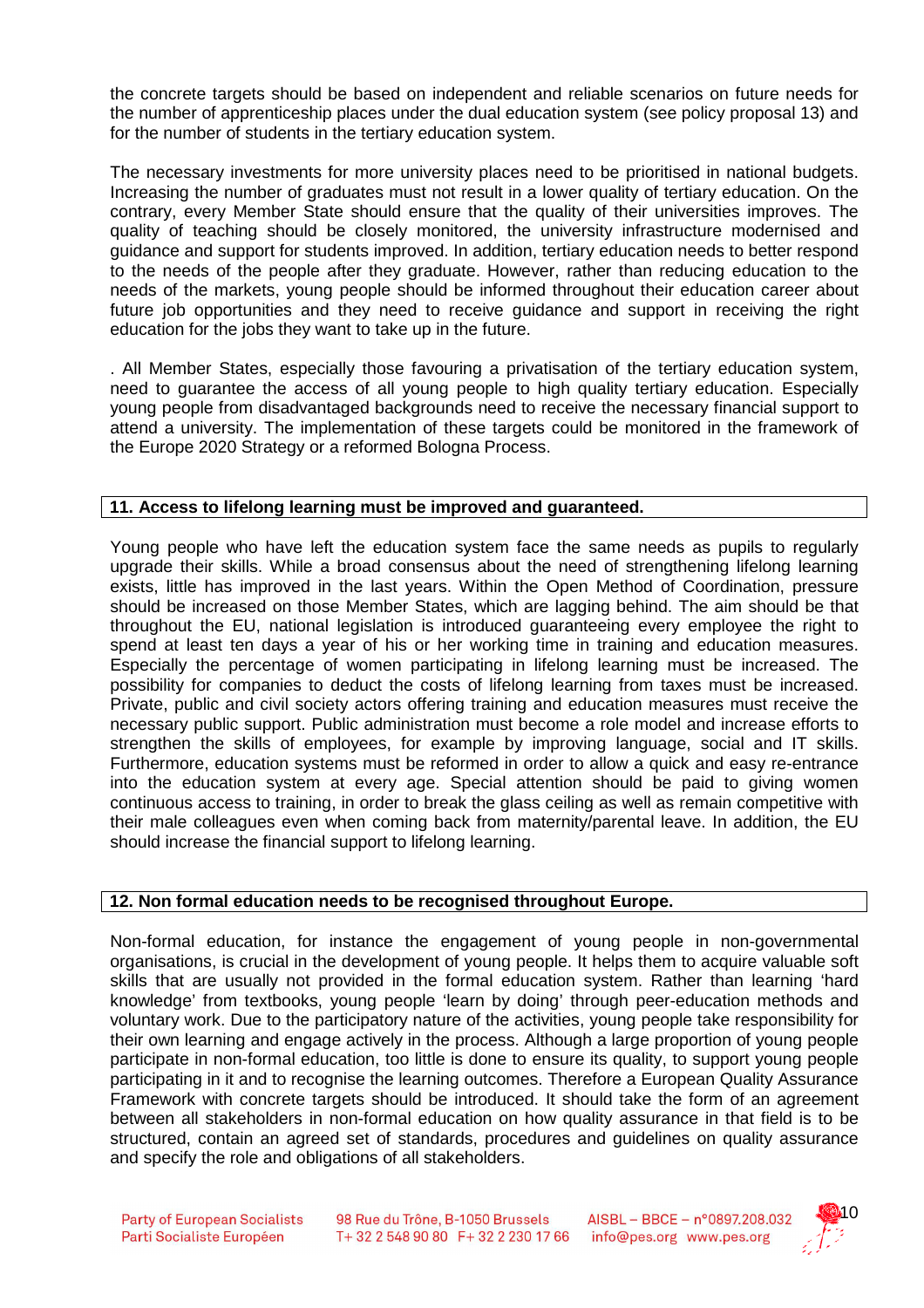The European Youth in Action Programme, from which 1 million young people will profit in the period 2007 – 2013, supports young people with valuable non-formal education experience and mobility possibilities. It is crucial that Youth in Action remains an independent programme in the EU budget 2014 – 2020, rather than being incorporated into the "Erasmus for all Programme", and that it receives additional funds. Furthermore, Youth in Action should have a pan-European approach to allow also non-EU European young people to fully participate.

## **13. Social dialogue, social contracts or tripartite negotiations on youth unemployment.**

Depending on national traditions, in each Member State and on the European level, specific social dialogue meetings or tripartite negotiations on youth unemployment should take place. Employee and employer representatives should discuss the necessary policies to overcome youth unemployment. The employers' representatives should make concrete commitments to create additional apprenticeship places, to create additional jobs for young people and to strengthen the dual education system in each Member State. Trade unions will play an important role in ensuring that there is no structural discriminations of young people. They should also propose concrete strategies to increase the representation of young people in trade unions and work councils.

## **14. Overcoming the gender pay gap of young employees.**

Already when entering the labour market, young women are paid worse than young men. Later in their careers, especially after giving birth to children, the gender pay gap increases considerably: while it amounts to 3,1% for employee under 30 years old, it is 23,8% for the  $40 - 49$  years old.<sup>12</sup> There is a large divergence in the gender pay gap between different Member States. While in Malta young women between 25 and 34 received only 0.6% lower wages than young men, in the Czech Republic the difference was 18.0%.<sup>13</sup> In many Member States, the gender pay gap is caused by the segregation of labour markets, leading to women being more often employed in lowincome sectors than men. Overcoming the gender pay gap already in young years is not only a question of social justice and equality, it would also increase purchasing power in the EU and it would encourage more women to become a mother, therefore improving the demographic development in the EU. In order to reduce the difference in pay between young men and young women, the EU should collect data on the gender pay gap in different age groups annually. Based on the data, all Member States should agree to reduce the gender pay gap for all age groups by 1% a year, until equality in wages has been reached. The implementation of this target should be monitored through the European Semester and the instruments of the Europe 2020 Strategy. Especially the tool of gender budgeting should be used to reduce the gender pay gap. In addition, the EU should improve the monitoring of the implementation of anti-discrimination and gender equality legislation, both at national and at European level. The Commission should develop an action plan on reducing the gender pay gap, including new measures, such as excluding companies with a large gender pay gap from public procurement and the access to EU funds.

## **15. A European framework regulation on internships must be implemented, protecting young people from exploitation.**

The PES calls upon the European Commission to put forward a European framework regulation on internships. The regulation should define minimum standards for internships, namely that internships must be based on a written contract, health insurance must be provided, working hours must be fixed and by no means above 48 hours on average, and at least the national minimum wage must be paid for internships longer than three months. Internship contracts must be concluded, offering protection under the labour law and the internship needs to be taken into account for the calculation of pension payments. Rather than replacing regular jobs, internships

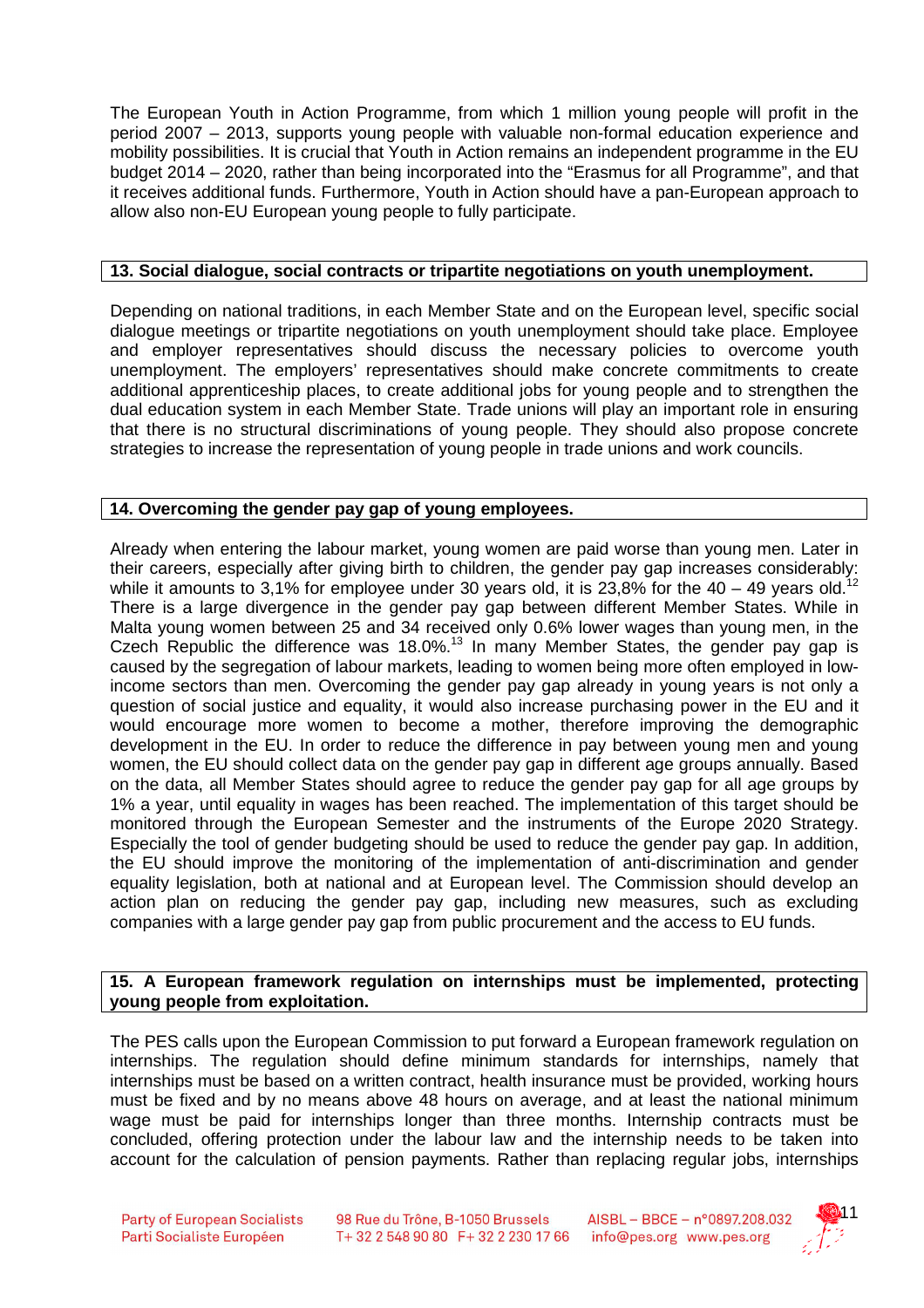must include educational elements and therefore facilitate the integration in the labour market. In addition, interns should not represent more than 10% of the workforce of a company, a nongovernmental organisation, or a public administration. For students still enrolled in formal education, internships should be valorised in the form of European Credit Transfer and Accumulation System (ECTS) points. In order to facilitate the transition between education and work, internships should not exceed six months. Member States will be in charge of monitoring and enforcing the European internship regulation. Member States, which fail to make progress, should be sanctioned according to EU law.

#### **16. Young people need to be protected from discrimination.**

In line with the Europe 2020 Strategy target to strengthen social cohesion, to reduce social inequalities, and to fight poverty, concrete measures to overcome discrimination of young people are needed. The European Commission should better monitor and enforce the implementation of the Antidiscrimination Directive and develop a specific action plan to improve the social integration of young people. This should include specific programmes to financially support social integration of young people, especially young women, young migrants, young people with disabilities, young LGBT people, young people from ethnic and religious minorities, as well as young people with fewer financial means. Young people from these groups should be supported individually with guidance, counselling and skills training measures specifically aimed at their needs. Young migrants in particular should be offered to improve their language skills in order to raise their qualification levels.

Disabled young people need more specific support not only to enter the labour market but also during the job to maintain their job, depending on the severity of their disability. To enter the labour market, an integrative vocational training programme, apprenticeship training or the acquisition of partial skills should be offered. For young people with severe disabilities, personal assistance at the workplace should be introduced ensuring a needs-based, self-determined, self-organised and equal employment participation of these young people.

Labour legislation could be reformed in order to ensure the positive discrimination of young people from disadvantaged backgrounds, ensuring that their employment is given priority to employing young people from less disadvantaged backgrounds with the same qualifications. Employers not respecting these rules should be sanctioned on the European or national level. Especially the gender pay gap must be overcome by ensuring that young workers of both genders receive the same wage for the same work at the same place. Additionally, young people should be more actively involved in consultation and workers participation mechanisms. Youth quotas in workers councils should be considered.

#### **17. Young people from disadvantaged groups need to receive more support for social integration.**

A broad range of specific programmes on the European and national level need to be set up to support young people from disadvantaged groups. Amongst others, programmes are needed to provide appropriate information about training and career choices, to give comprehensive counselling with due regard to every individual's situation and support young people in finding a job or a training opportunity. Free of charge language training and support with administrative procedures must be provided especially for young people with a migration background. For young people with severe disabilities, personal assistance in the workplace needs to be introduced to ensure a need-based, self-determined, self-organised, and equal employment participation of this part of the youth. On the national level, programmes for young people who cannot be placed in a formal apprenticeship programmes after completing the compulsory education need to be established, providing fully-fledged apprenticeship programmes in a supra-company training entity.

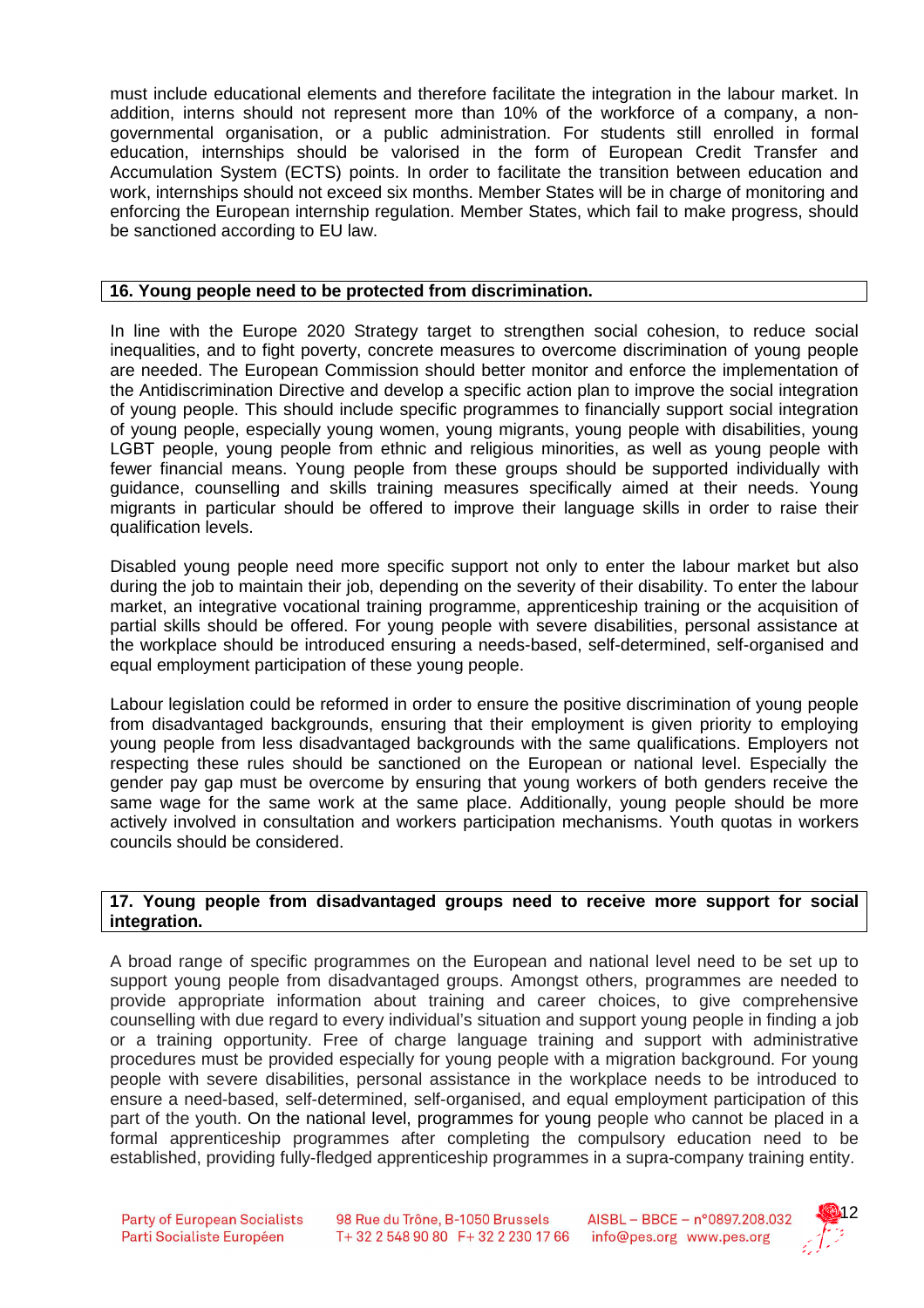**Best Practice Switzerland: Early intervention as a step to reach equal opportunities** Early intervention (meaning education in early childhood) is widely seen as a means to establish equal opportunities for young people from disadvantaged backgrounds in school and professional education. Particularly for migrant children, social and linguistic competences can be improved better in the early stage of the childhood (birth until entering the kindergarten). In Switzerland, specific public day-care centres have been created for the children from disadvantaged backgrounds. In addition, visits at home or parental counselling are offered. Early intervention needs to be based on clear concepts and specific goals for the children's development. It supports the emotional, cognitive as well as social competences of the children and alleviates different social backgrounds.

## **18. Every parent in Europe should receive the right to access affordable childcare.**

Especially for young parents, the access to affordable childcare is fundamental for a good work-life balance, finding a decent job, career prospects, and for social integration. Therefore, all Member States need to increase investments in good quality, affordable and accessible childcare as well as the right to equal parental leave. Women still represent the majority of part-time workers and caretakers in the private sphere. Giving equal rights and conditions to paid parental leave as well as to flexible working arrangements for all mothers and fathers would enhance work-life balance, shared work in the private sphere as well as equal access to the labour market for women and men. In order to ensure progress throughout Europe, the right of access to good quality childcare should be enshrined in national or regional legislation. Progress on providing childcare should be analysed in the framework of the Europe 2020 Strategy and the European semester.

## **19. European Programmes to support the mobility of young employees need to be strengthened.**

With the increasing economic and labour market integration in the European Union, the need for mobility rises. Ensuring that all vacancies in Europe are filled with qualified workers is a precondition to reducing unemployment, while strengthening growth in Europe. Workers therefore need to receive more support to search for employment in other Member States. This requires improved information about Europe-wide vacancies, a better recognition of educational achievements, improved language training for all young people, simplified administrational procedures and financial support to move. This must be accommodated in the upcoming "Erasmus for all Programme". The activities previously financed by the predecessor programmes, such as the "Leonardo da Vinci" and "Grundtvig" programmes, need to receive more funding under the new "Erasmus for all Programme". The Europe-wide database for job vacancies EURES needs to be extended and promoted in every Member State. The necessary resources should be provided in the EU budget. In addition, progress must be made on recognising qualifications and education outcomes Europe-wide. The European Qualifications Framework (EQF), which was developed for this purpose, should be strengthened and the implementation of the respective National Qualifications Frameworks has to result in harmonization of national rules.

## **20. The EU public procurement rules need to be made youth friendly.**

Around 17% of Europe's GDP is created through public procurement. Since contracts by public authorities are important drivers for job creation and since public procurement is often seen as an archetype for the rest of the economy, it is essential that public procurement is made youth friendly. The upcoming revision of EU public procurement rules should therefore respect the need to support youth employment. The creation of new jobs for young people should be a criterion in the assessment of public procurement tenders. Companies, which exploit young people by paying